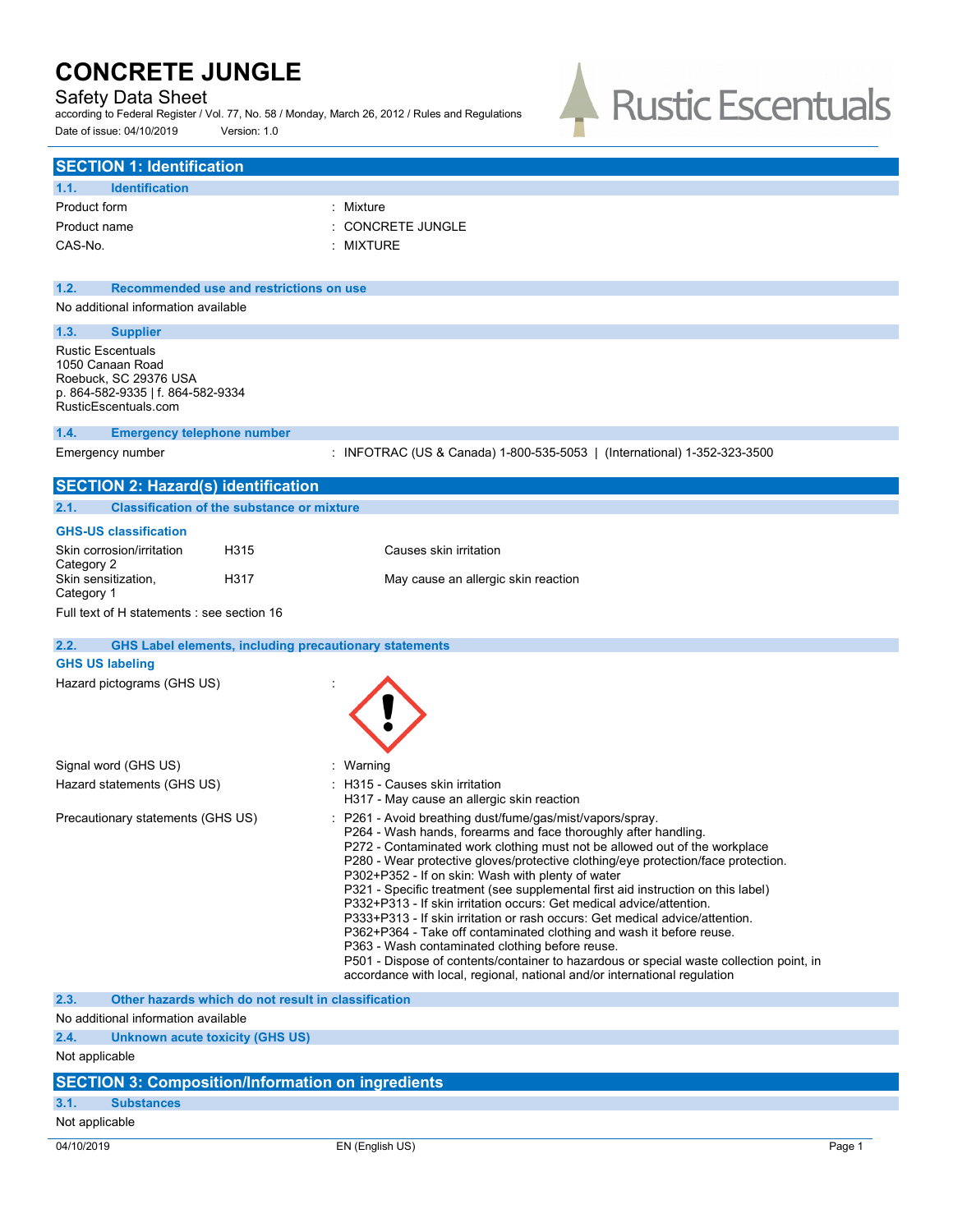## Safety Data Sheet

according to Federal Register / Vol. 77, No. 58 / Monday, March 26, 2012 / Rules and Regulations

| 3.2.<br><b>Mixtures</b>       |                           |               |                                                                                                                   |
|-------------------------------|---------------------------|---------------|-------------------------------------------------------------------------------------------------------------------|
| <b>Name</b>                   | <b>Product identifier</b> | $\frac{9}{6}$ | <b>GHS-US classification</b>                                                                                      |
| <b>TIMBERSILK</b>             | (CAS-No.) 54464-57-2      | $10 - 30$     | Skin Irrit. 2, H315<br>Skin Sens. 1B, H317                                                                        |
| <b>ISOBORNYL CYCLOHEXANOL</b> | (CAS-No.) 68877-29-2      | $5 - 10$      | Skin Irrit. 2, H315                                                                                               |
| METHYL IONONE GAMMA 70        | (CAS-No.) 127-51-5        | $1 - 5$       | Skin Irrit. 2, H315<br>Eye Irrit. 2, H319<br>Skin Sens. 1B, H317                                                  |
| <b>VANILLIN</b>               | (CAS-No.) 121-33-5        | $1 - 5$       | Eye Irrit. 2, H319                                                                                                |
| <b>BACDANOL</b>               | (CAS-No.) 28219-61-6      | $1 - 5$       | Eye Irrit. 2, H319                                                                                                |
| <b>D-LIMONENE</b>             | (CAS-No.) 5989-27-5       | $0.5 - 1$     | Flam. Lig. 3, H226<br>Skin Irrit. 2, H315<br>Skin Sens. 1, H317<br>Asp. Tox. 1, H304                              |
| ALLYL CYCLO HEXYL PROPIONATE  | (CAS-No.) 2705-87-5       | ${}_{0.5}$    | Acute Tox. 4 (Oral), H302<br>Acute Tox. 4 (Dermal), H312<br>Acute Tox. 4 (Inhalation), H332<br>Skin Sens. 1, H317 |
| <b>CITRAL EOA</b>             | (CAS-No.) 5392-40-5       | < 0.5         | Skin Irrit. 2, H315<br>Eye Irrit. 2, H319<br>Skin Sens. 1, H317                                                   |

Full text of hazard classes and H-statements : see section 16

| <b>SECTION 4: First-aid measures</b>                                        |                                                                                                                                                                                              |
|-----------------------------------------------------------------------------|----------------------------------------------------------------------------------------------------------------------------------------------------------------------------------------------|
| <b>Description of first aid measures</b><br>4.1.                            |                                                                                                                                                                                              |
| First-aid measures after inhalation                                         | : Remove person to fresh air and keep comfortable for breathing.                                                                                                                             |
| First-aid measures after skin contact                                       | Wash skin with plenty of water. Take off contaminated clothing. If skin irritation occurs: Get<br>medical advice/attention. If skin irritation or rash occurs: Get medical advice/attention. |
| First-aid measures after eye contact                                        | Rinse eyes with water as a precaution.                                                                                                                                                       |
| First-aid measures after ingestion                                          | : Call a poison center/doctor/physician if you feel unwell.                                                                                                                                  |
| 4.2.<br>Most important symptoms and effects (acute and delayed)             |                                                                                                                                                                                              |
| Symptoms/effects after skin contact                                         | : Irritation. May cause an allergic skin reaction.                                                                                                                                           |
| 4.3.<br>Immediate medical attention and special treatment, if necessary     |                                                                                                                                                                                              |
| Treat symptomatically.                                                      |                                                                                                                                                                                              |
| <b>SECTION 5: Fire-fighting measures</b>                                    |                                                                                                                                                                                              |
| 5.1.<br>Suitable (and unsuitable) extinguishing media                       |                                                                                                                                                                                              |
| Suitable extinguishing media                                                | : Water spray. Dry powder. Foam. Carbon dioxide.                                                                                                                                             |
| 5.2.<br>Specific hazards arising from the chemical                          |                                                                                                                                                                                              |
| No additional information available                                         |                                                                                                                                                                                              |
| 5.3.<br>Special protective equipment and precautions for fire-fighters      |                                                                                                                                                                                              |
| Protection during firefighting                                              | : Do not attempt to take action without suitable protective equipment. Self-contained breathing<br>apparatus. Complete protective clothing.                                                  |
| <b>SECTION 6: Accidental release measures</b>                               |                                                                                                                                                                                              |
| 6.1.<br>Personal precautions, protective equipment and emergency procedures |                                                                                                                                                                                              |
| 6.1.1.<br>For non-emergency personnel                                       |                                                                                                                                                                                              |
| <b>Emergency procedures</b>                                                 | : Ventilate spillage area. Avoid contact with skin and eyes. Avoid breathing<br>dust/fume/gas/mist/vapors/spray.                                                                             |
| 6.1.2.<br>For emergency responders                                          |                                                                                                                                                                                              |
| Protective equipment                                                        | Do not attempt to take action without suitable protective equipment. For further information<br>refer to section 8: "Exposure controls/personal protection".                                 |
| 6.2.<br><b>Environmental precautions</b>                                    |                                                                                                                                                                                              |
| Avoid release to the environment.                                           |                                                                                                                                                                                              |
| 6.3.<br>Methods and material for containment and cleaning up                |                                                                                                                                                                                              |
| Methods for cleaning up                                                     | : Take up liquid spill into absorbent material.                                                                                                                                              |
| Other information                                                           | Dispose of materials or solid residues at an authorized site.                                                                                                                                |
| 04/10/2019                                                                  | 2/10<br>EN (English US)                                                                                                                                                                      |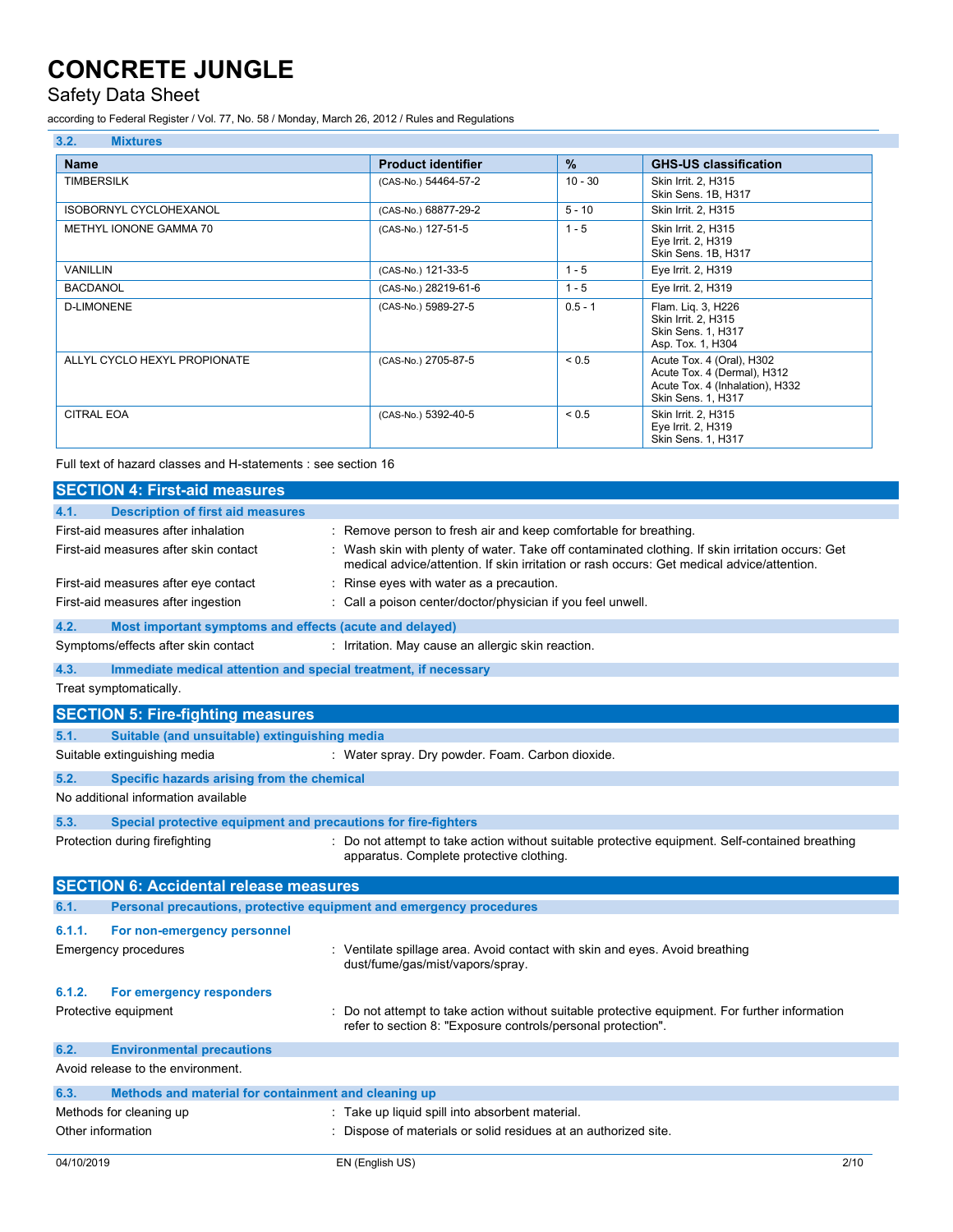### Safety Data Sheet

according to Federal Register / Vol. 77, No. 58 / Monday, March 26, 2012 / Rules and Regulations

| 6.4.<br><b>Reference to other sections</b>                                                                                                                                                                                                  |                      |                                                                        |                                                                                                                         |
|---------------------------------------------------------------------------------------------------------------------------------------------------------------------------------------------------------------------------------------------|----------------------|------------------------------------------------------------------------|-------------------------------------------------------------------------------------------------------------------------|
| For further information refer to section 13.                                                                                                                                                                                                |                      |                                                                        |                                                                                                                         |
| <b>SECTION 7: Handling and storage</b>                                                                                                                                                                                                      |                      |                                                                        |                                                                                                                         |
| <b>Precautions for safe handling</b><br>7.1.                                                                                                                                                                                                |                      |                                                                        |                                                                                                                         |
| Precautions for safe handling                                                                                                                                                                                                               |                      | protective equipment. Avoid breathing dust/fume/gas/mist/vapors/spray. | : Ensure good ventilation of the work station. Avoid contact with skin and eyes. Wear personal                          |
| Wash contaminated clothing before reuse. Contaminated work clothing should not be allowed<br>Hygiene measures<br>out of the workplace. Do not eat, drink or smoke when using this product. Always wash hands<br>after handling the product. |                      |                                                                        |                                                                                                                         |
| 7.2.                                                                                                                                                                                                                                        |                      | Conditions for safe storage, including any incompatibilities           |                                                                                                                         |
| Storage conditions                                                                                                                                                                                                                          |                      | : Store in a well-ventilated place. Keep cool.                         |                                                                                                                         |
|                                                                                                                                                                                                                                             |                      |                                                                        |                                                                                                                         |
| <b>SECTION 8: Exposure controls/personal protection</b>                                                                                                                                                                                     |                      |                                                                        |                                                                                                                         |
| 8.1.<br><b>Control parameters</b>                                                                                                                                                                                                           |                      |                                                                        |                                                                                                                         |
| ALLYL CYCLO HEXYL PROPIONATE (2705-87-5)                                                                                                                                                                                                    |                      |                                                                        |                                                                                                                         |
| Not applicable                                                                                                                                                                                                                              |                      |                                                                        |                                                                                                                         |
| BACDANOL (28219-61-6)                                                                                                                                                                                                                       |                      |                                                                        |                                                                                                                         |
| Not applicable                                                                                                                                                                                                                              |                      |                                                                        |                                                                                                                         |
| CITRAL EOA (5392-40-5)                                                                                                                                                                                                                      |                      |                                                                        |                                                                                                                         |
| <b>ACGIH</b>                                                                                                                                                                                                                                | Local name           |                                                                        | Citral                                                                                                                  |
| <b>ACGIH</b>                                                                                                                                                                                                                                | ACGIH TWA (ppm)      |                                                                        | 5 ppm (IFV - Inhalable fraction and vapor)                                                                              |
| <b>ACGIH</b>                                                                                                                                                                                                                                | Remark (ACGIH)       |                                                                        | TLV® Basis: Body weight eff; URT irr; eye dam.<br>Notations: Skin; DSEN; A4 (Not classifiable as a<br>Human Carcinogen) |
| <b>ACGIH</b>                                                                                                                                                                                                                                | Regulatory reference |                                                                        | ACGIH 2018                                                                                                              |
| D-LIMONENE (5989-27-5)                                                                                                                                                                                                                      |                      |                                                                        |                                                                                                                         |

| Not applicable                      |
|-------------------------------------|
| METHYL IONONE GAMMA 70 (127-51-5)   |
| Not applicable                      |
| ISOBORNYL CYCLOHEXANOL (68877-29-2) |
| Not applicable                      |
| <b>TIMBERSILK (54464-57-2)</b>      |
| Not applicable                      |
| <b>VANILLIN (121-33-5)</b>          |
| Not applicable                      |

| 8.2. | Appropriate engineering controls                                    |                                                                                       |
|------|---------------------------------------------------------------------|---------------------------------------------------------------------------------------|
|      | Appropriate engineering controls<br>Environmental exposure controls | : Ensure good ventilation of the work station.<br>: Avoid release to the environment. |
| 8.3. | Individual protection measures/Personal protective equipment        |                                                                                       |

### **Hand protection:**

Protective gloves

#### **Eye protection:**

Safety glasses

#### **Skin and body protection:**

Wear suitable protective clothing

#### **Respiratory protection:**

In case of insufficient ventilation, wear suitable respiratory equipment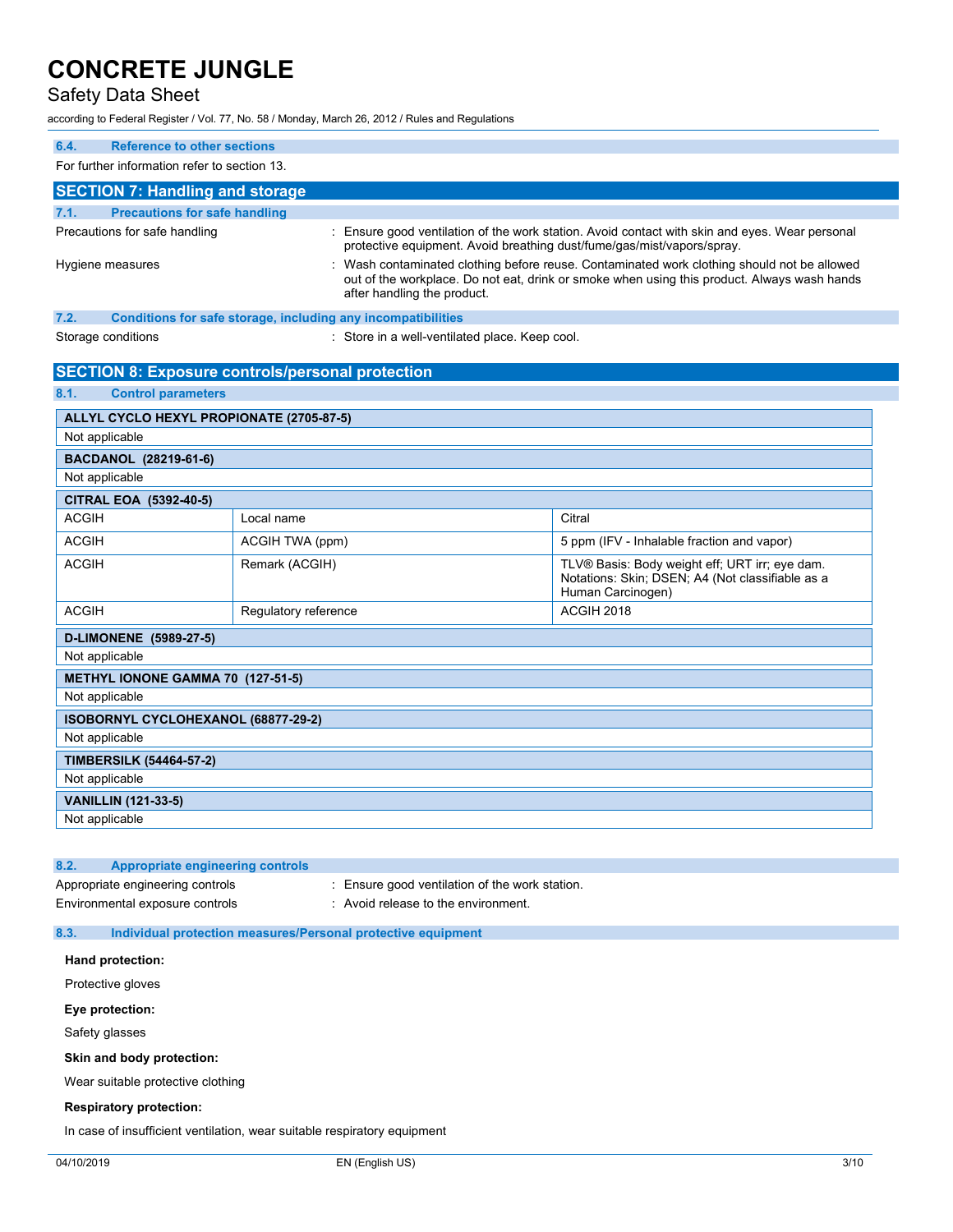## Safety Data Sheet

according to Federal Register / Vol. 77, No. 58 / Monday, March 26, 2012 / Rules and Regulations

| <b>SECTION 9: Physical and chemical properties</b>            |                                                                                                                                                                                                                                                                                                                                                                                                            |  |  |
|---------------------------------------------------------------|------------------------------------------------------------------------------------------------------------------------------------------------------------------------------------------------------------------------------------------------------------------------------------------------------------------------------------------------------------------------------------------------------------|--|--|
| Information on basic physical and chemical properties<br>9.1. |                                                                                                                                                                                                                                                                                                                                                                                                            |  |  |
| Physical state                                                | : Liquid                                                                                                                                                                                                                                                                                                                                                                                                   |  |  |
| Color                                                         | : Mixture contains one or more component(s) which have the following colour(s):<br>Colourless to light yellow Colourless White Light yellow to colourless White or light yellow On<br>exposure to air: brown-yellow Colourless to yellow On exposure to air: yellow On exposure to<br>light: yellow Colourless to light amber White to light yellow On exposure to light: discolours                       |  |  |
| Odor                                                          | There may be no odour warning properties, odour is subjective and inadequate to warn of<br>overexposure.<br>Mixture contains one or more component(s) which have the following odour:<br>Pleasant odour Sweet odour Mild odour Fruity odour Floral odour Aromatic odour<br>Irritating/pungent odour Strong odour Characteristic odour Almost odourless Alcohol odour<br>Lemon odour Phenol odour Odourless |  |  |
| Odor threshold                                                | : No data available                                                                                                                                                                                                                                                                                                                                                                                        |  |  |
| рH                                                            | : No data available                                                                                                                                                                                                                                                                                                                                                                                        |  |  |
| Melting point                                                 | : Not applicable                                                                                                                                                                                                                                                                                                                                                                                           |  |  |
| Freezing point                                                | : No data available                                                                                                                                                                                                                                                                                                                                                                                        |  |  |
| Boiling point                                                 | : No data available                                                                                                                                                                                                                                                                                                                                                                                        |  |  |
| Flash point                                                   | : > 100 (≥ 0) °C                                                                                                                                                                                                                                                                                                                                                                                           |  |  |
| Relative evaporation rate (butyl acetate=1)                   | : No data available                                                                                                                                                                                                                                                                                                                                                                                        |  |  |
| Flammability (solid, gas)                                     | Not applicable.                                                                                                                                                                                                                                                                                                                                                                                            |  |  |
| Vapor pressure                                                | : No data available                                                                                                                                                                                                                                                                                                                                                                                        |  |  |
| Relative vapor density at 20 °C                               | : No data available                                                                                                                                                                                                                                                                                                                                                                                        |  |  |
| Relative density                                              | : No data available                                                                                                                                                                                                                                                                                                                                                                                        |  |  |
| Solubility                                                    | : No data available                                                                                                                                                                                                                                                                                                                                                                                        |  |  |
| Log Pow                                                       | No data available                                                                                                                                                                                                                                                                                                                                                                                          |  |  |
| Auto-ignition temperature                                     | : No data available                                                                                                                                                                                                                                                                                                                                                                                        |  |  |
| Decomposition temperature                                     | : No data available                                                                                                                                                                                                                                                                                                                                                                                        |  |  |
| Viscosity, kinematic                                          | : No data available                                                                                                                                                                                                                                                                                                                                                                                        |  |  |
| Viscosity, dynamic                                            | : No data available                                                                                                                                                                                                                                                                                                                                                                                        |  |  |
| <b>Explosion limits</b>                                       | : No data available                                                                                                                                                                                                                                                                                                                                                                                        |  |  |
| <b>Explosive properties</b>                                   | : No data available                                                                                                                                                                                                                                                                                                                                                                                        |  |  |
| Oxidizing properties                                          | : No data available                                                                                                                                                                                                                                                                                                                                                                                        |  |  |

### **9.2. Other information**

No additional information available

|            | <b>SECTION 10: Stability and reactivity</b>                                                          |      |  |
|------------|------------------------------------------------------------------------------------------------------|------|--|
| 10.1.      | <b>Reactivity</b>                                                                                    |      |  |
|            | The product is non-reactive under normal conditions of use, storage and transport.                   |      |  |
| 10.2.      | <b>Chemical stability</b>                                                                            |      |  |
|            | Stable under normal conditions.                                                                      |      |  |
| 10.3.      | <b>Possibility of hazardous reactions</b>                                                            |      |  |
|            | No dangerous reactions known under normal conditions of use.                                         |      |  |
| 10.4.      | <b>Conditions to avoid</b>                                                                           |      |  |
|            | None under recommended storage and handling conditions (see section 7).                              |      |  |
| 10.5.      | <b>Incompatible materials</b>                                                                        |      |  |
|            | No additional information available                                                                  |      |  |
| 10.6.      | <b>Hazardous decomposition products</b>                                                              |      |  |
|            | Under normal conditions of storage and use, hazardous decomposition products should not be produced. |      |  |
|            | <b>SECTION 11: Toxicological information</b>                                                         |      |  |
| 11.1.      | Information on toxicological effects                                                                 |      |  |
|            | : Not classified<br>Acute toxicity (oral)                                                            |      |  |
| 04/10/2019 | EN (English US)                                                                                      | 4/10 |  |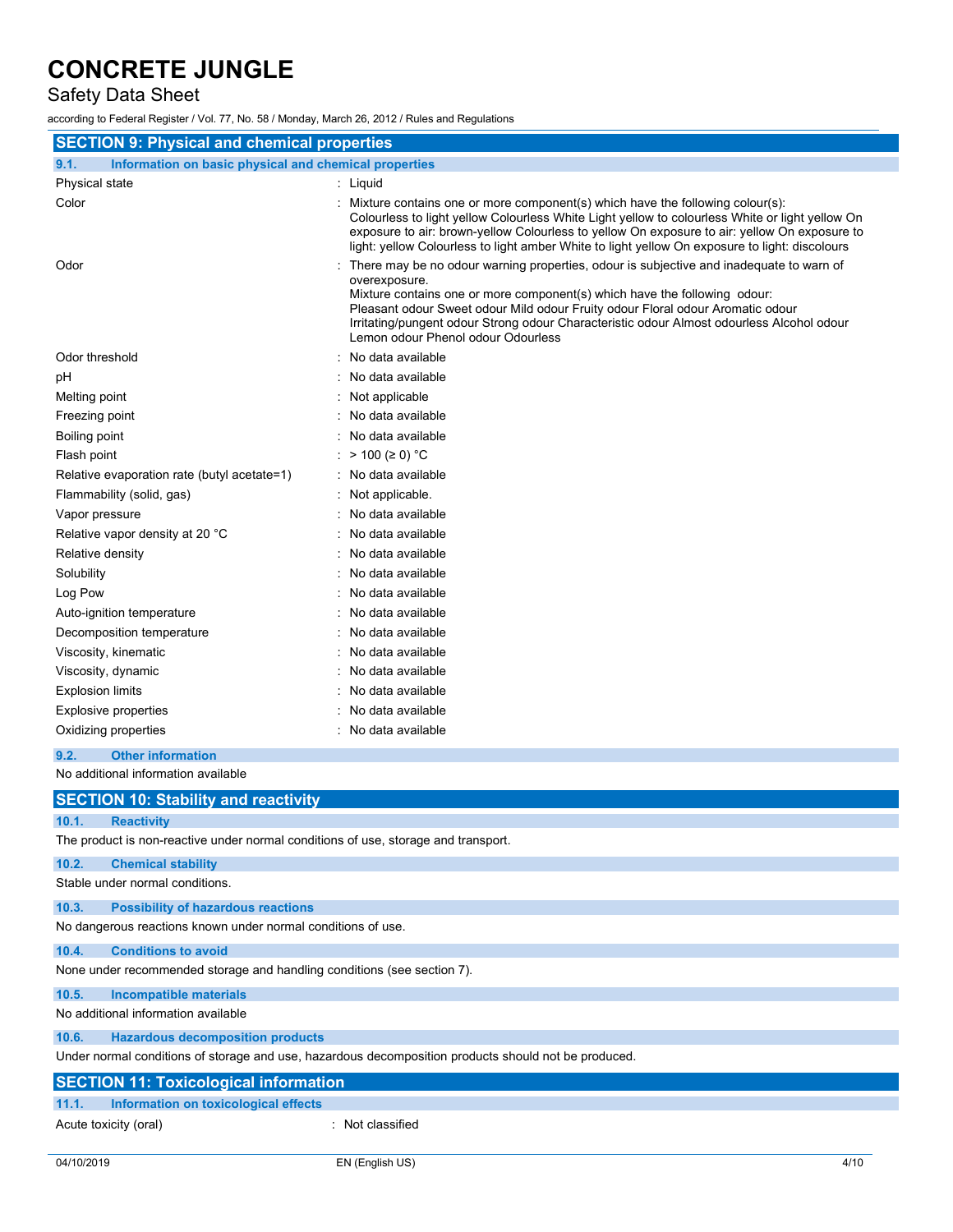## Safety Data Sheet

according to Federal Register / Vol. 77, No. 58 / Monday, March 26, 2012 / Rules and Regulations

| Acute toxicity (dermal)       | : Not classified          |  |  |
|-------------------------------|---------------------------|--|--|
| Acute toxicity (inhalation)   | : Not classified          |  |  |
|                               |                           |  |  |
|                               |                           |  |  |
|                               |                           |  |  |
| Skin corrosion/irritation     | : Causes skin irritation. |  |  |
| Serious eye damage/irritation | : Not classified          |  |  |

| Respiratory or skin sensitization | : May cause an allergic skin reaction. |
|-----------------------------------|----------------------------------------|
|                                   |                                        |

- Germ cell mutagenicity **in the case of the classified** : Not classified
- Carcinogenicity **Carcinogenicity 1999 Carcinogenicity Carcial CO**

| D-LIMONENE (5989-27-5)                                                    |                                                       |  |
|---------------------------------------------------------------------------|-------------------------------------------------------|--|
| IARC group                                                                | 3 - Not classifiable                                  |  |
| Reproductive toxicity<br>Specific target organ toxicity – single exposure | : Not classified<br>: Not classified                  |  |
| Specific target organ toxicity – repeated<br>exposure                     | : Not classified                                      |  |
| Aspiration hazard<br>Viscosity, kinematic                                 | : Not classified<br>: No data available               |  |
| Symptoms/effects after skin contact                                       | Irritation. May cause an allergic skin reaction.<br>÷ |  |

| <b>SECTION 12: Ecological information</b> |                                                                                                                           |
|-------------------------------------------|---------------------------------------------------------------------------------------------------------------------------|
| 12.1.<br><b>Toxicity</b>                  |                                                                                                                           |
| Ecology - general                         | : The product is not considered harmful to aguatic organisms or to cause long-term adverse<br>effects in the environment. |

| BACDANOL (28219-61-6)         |                                                                                                                                            |
|-------------------------------|--------------------------------------------------------------------------------------------------------------------------------------------|
| LC50 fish 1                   | 1.1 mg/l (US EPA, 96 h, Lepomis macrochirus, Flow-through system, Fresh water,<br>Experimental value, GLP)                                 |
| ErC50 (algae)                 | 2.5 mg/l (US EPA, 96 h, Selenastrum capricornutum, Static system, Fresh water, Experimental<br>value, GLP)                                 |
|                               |                                                                                                                                            |
| <b>D-LIMONENE</b> (5989-27-5) |                                                                                                                                            |
| LC50 fish 1                   | 720 µg/l (OECD 203: Fish, Acute Toxicity Test, 96 h, Pimephales promelas, Flow-through<br>system, Fresh water, Experimental value, Lethal) |
| EC50 Daphnia 1                | 0.36 mg/l (OECD 202: Daphnia sp. Acute Immobilisation Test, 48 h, Daphnia magna, Static<br>system, Fresh water, Experimental value, GLP)   |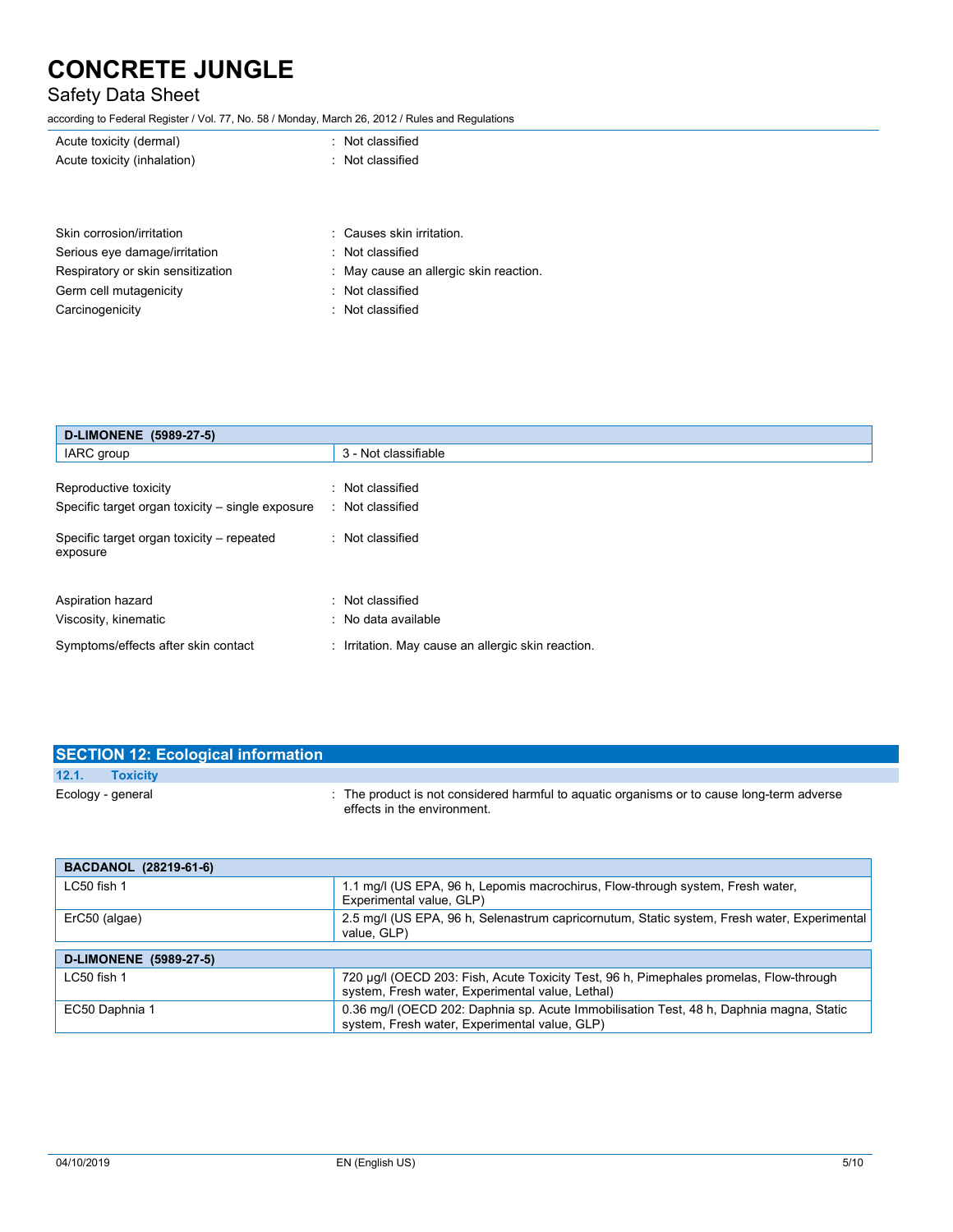## Safety Data Sheet

according to Federal Register / Vol. 77, No. 58 / Monday, March 26, 2012 / Rules and Regulations

| <b>TIMBERSILK (54464-57-2)</b> |                                                                                                                                                  |
|--------------------------------|--------------------------------------------------------------------------------------------------------------------------------------------------|
| $LC50$ fish 1                  | $\approx$ 1.3 mg/l Bluegill Sunfish                                                                                                              |
| EC50 Daphnia 1                 | $\approx$ 1.38 mg/l Water Flea                                                                                                                   |
| ErC50 (algae)                  | $\approx$ 2.6 mg/l Green Algae                                                                                                                   |
|                                |                                                                                                                                                  |
| <b>VANILLIN (121-33-5)</b>     |                                                                                                                                                  |
| LC50 fish 1                    | 57 mg/l (Equivalent or similar to OECD 203, 96 h, Pimephales promelas, Flow-through<br>system, Fresh water, Experimental value)                  |
| EC50 Daphnia 1                 | 36.79 mg/l (OECD 202: Daphnia sp. Acute Immobilisation Test, 48 h, Daphnia magna, Static<br>system, Fresh water, Experimental value, GLP)        |
| ErC50 (algae)                  | 120 mg/l (OECD 201: Alga, Growth Inhibition Test, 72 h, Pseudokirchneriella subcapitata,<br>Static system, Fresh water, Experimental value, GLP) |

### **12.2. Persistence and degradability**

| <b>BACDANOL</b> (28219-61-6)  |                                     |
|-------------------------------|-------------------------------------|
| Persistence and degradability | Not readily biodegradable in water. |
| ThOD                          | 3 g $O2/g$ substance                |
| D-LIMONENE (5989-27-5)        |                                     |
| Persistence and degradability | Readily biodegradable in water.     |
| <b>ThOD</b>                   | 3.29 g $O_2$ /g substance           |
|                               |                                     |
| <b>VANILLIN (121-33-5)</b>    |                                     |
| Persistence and degradability | Readily biodegradable in water.     |

### **12.3. Bioaccumulative potential**

| BACDANOL (28219-61-6)            |                                                                                                                     |
|----------------------------------|---------------------------------------------------------------------------------------------------------------------|
| BCF other aguatic organisms 1    | 667 (Other, QSAR)                                                                                                   |
| Log Pow                          | 4.4 (Experimental value, OECD 117: Partition Coefficient (n-octanol/water), HPLC method, 35<br>$^{\circ}$ C)        |
| Bioaccumulative potential        | Potential for bioaccumulation (500 $\leq$ BCF $\leq$ 5000).                                                         |
| D-LIMONENE (5989-27-5)           |                                                                                                                     |
| BCF fish 1                       | 864.8 - 1022 (Pisces, QSAR, Fresh weight)                                                                           |
| Log Pow                          | 4.38 (Experimental value, OECD 117: Partition Coefficient (n-octanol/water), HPLC method,<br>$37^{\circ}$ C)        |
| Bioaccumulative potential        | Potential for bioaccumulation (4 $\geq$ Log Kow $\leq$ 5).                                                          |
|                                  |                                                                                                                     |
| <b>VANILLIN (121-33-5)</b>       |                                                                                                                     |
| Log Pow                          | 1.17 (Experimental value, OECD 107: Partition Coefficient (n-octanol/water): Shake Flask<br>Method, $25^{\circ}$ C) |
| Bioaccumulative potential        | Low potential for bioaccumulation (Log Kow $<$ 4).                                                                  |
| 12.4.<br><b>Mobility in soil</b> |                                                                                                                     |
| BACDANOL (28219-61-6)            |                                                                                                                     |

| <b>PROPRITOL (EULIS-01-0)</b> |                                            |
|-------------------------------|--------------------------------------------|
| Log Koc                       | QSAR)<br>Other,<br>∸Koc,<br>(log<br>، ب ک  |
| Ecology<br>soil               | potential for adsorption in soil.<br>$-0W$ |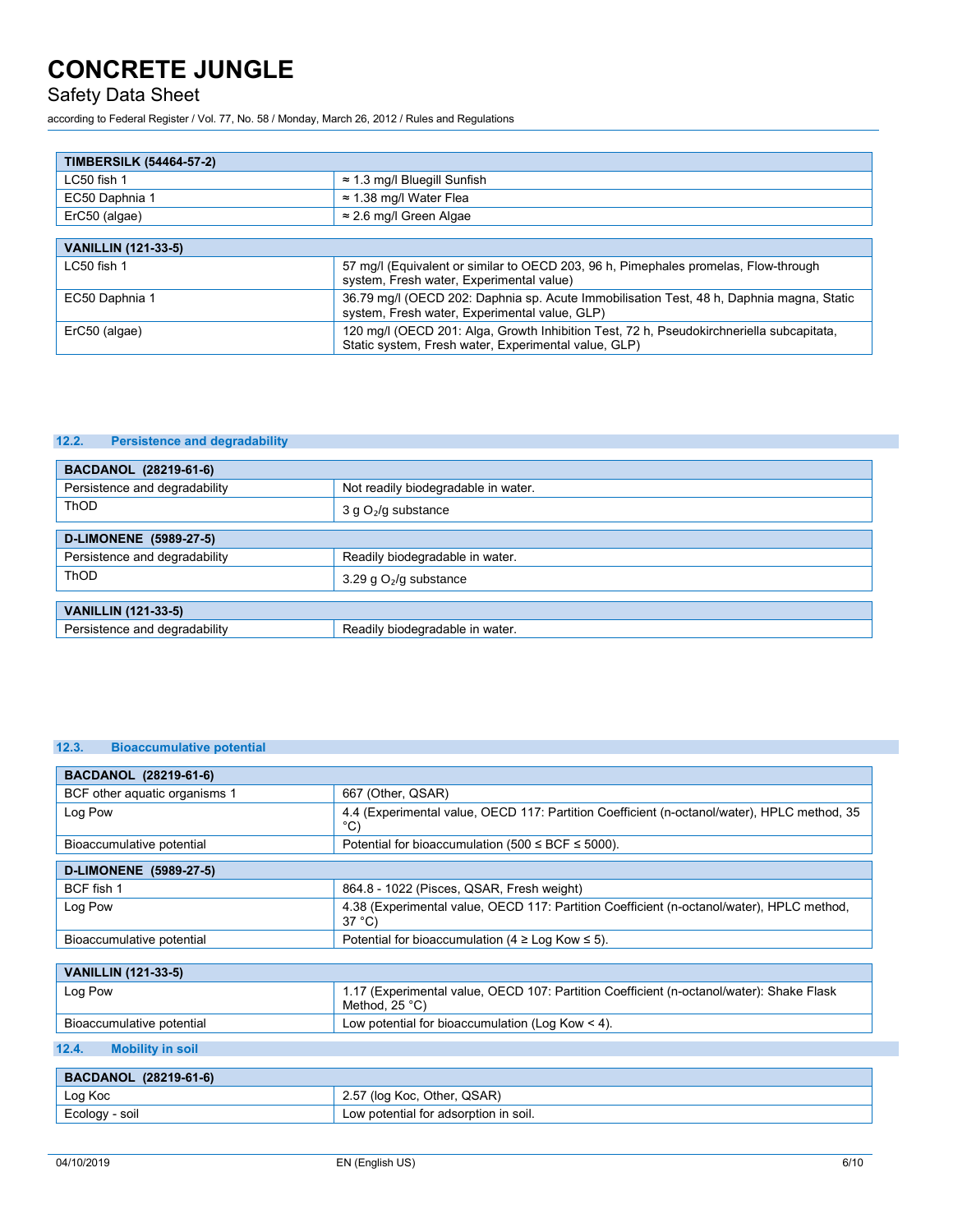## Safety Data Sheet

according to Federal Register / Vol. 77, No. 58 / Monday, March 26, 2012 / Rules and Regulations

| D-LIMONENE (5989-27-5)     |                                     |
|----------------------------|-------------------------------------|
| Ecology - soil             | Adsorbs into the soil.              |
|                            |                                     |
| <b>VANILLIN (121-33-5)</b> |                                     |
| Log Koc                    | 3.438 (log Koc, Experimental value) |
| Ecology - soil             | Low potential for mobility in soil. |

### **12.5. Other adverse effects**

No additional information available

| <b>SECTION 13: Disposal considerations</b>                          |                                                                                                                                                                      |
|---------------------------------------------------------------------|----------------------------------------------------------------------------------------------------------------------------------------------------------------------|
| <b>Disposal methods</b><br>13.1.                                    |                                                                                                                                                                      |
| Waste treatment methods                                             | : Dispose of contents/container in accordance with licensed collector's sorting instructions.                                                                        |
| <b>SECTION 14: Transport information</b>                            |                                                                                                                                                                      |
| <b>Department of Transportation (DOT)</b><br>In accordance with DOT |                                                                                                                                                                      |
| Transport document description                                      | : UN3082 Environmentally hazardous substances, liquid, n.o.s. $(1-(1,2,3,4,5,6,7,8))$<br>OCTAHYDRO-2,3,8,8-TETRAMETHYL-2-NAPHTHALENYL)ETHANONE (54464-57-2)), 9, III |
| UN-No.(DOT)                                                         | : $UN3082$                                                                                                                                                           |
| Proper Shipping Name (DOT)                                          | : Environmentally hazardous substances, liquid, n.o.s.                                                                                                               |
|                                                                     | 1-(1,2,3,4,5,6,7,8-OCTAHYDRO-2,3,8,8-TETRAMETHYL-2-NAPHTHALENYL)ETHANONE<br>$(54464 - 57 - 2)$                                                                       |
| Class (DOT)                                                         | : 9 - Class 9 - Miscellaneous hazardous material 49 CFR 173.140                                                                                                      |
| Packing group (DOT)                                                 | : III - Minor Danger                                                                                                                                                 |
| Hazard labels (DOT)                                                 | : 9 - Class 9 (Miscellaneous dangerous materials)                                                                                                                    |
|                                                                     |                                                                                                                                                                      |
| DOT Packaging Non Bulk (49 CFR 173.xxx)                             | : 203                                                                                                                                                                |
| DOT Packaging Bulk (49 CFR 173.xxx)                                 | : 241                                                                                                                                                                |
| <b>DOT Symbols</b>                                                  | - Identifies PSN requiring a technical name<br>: G                                                                                                                   |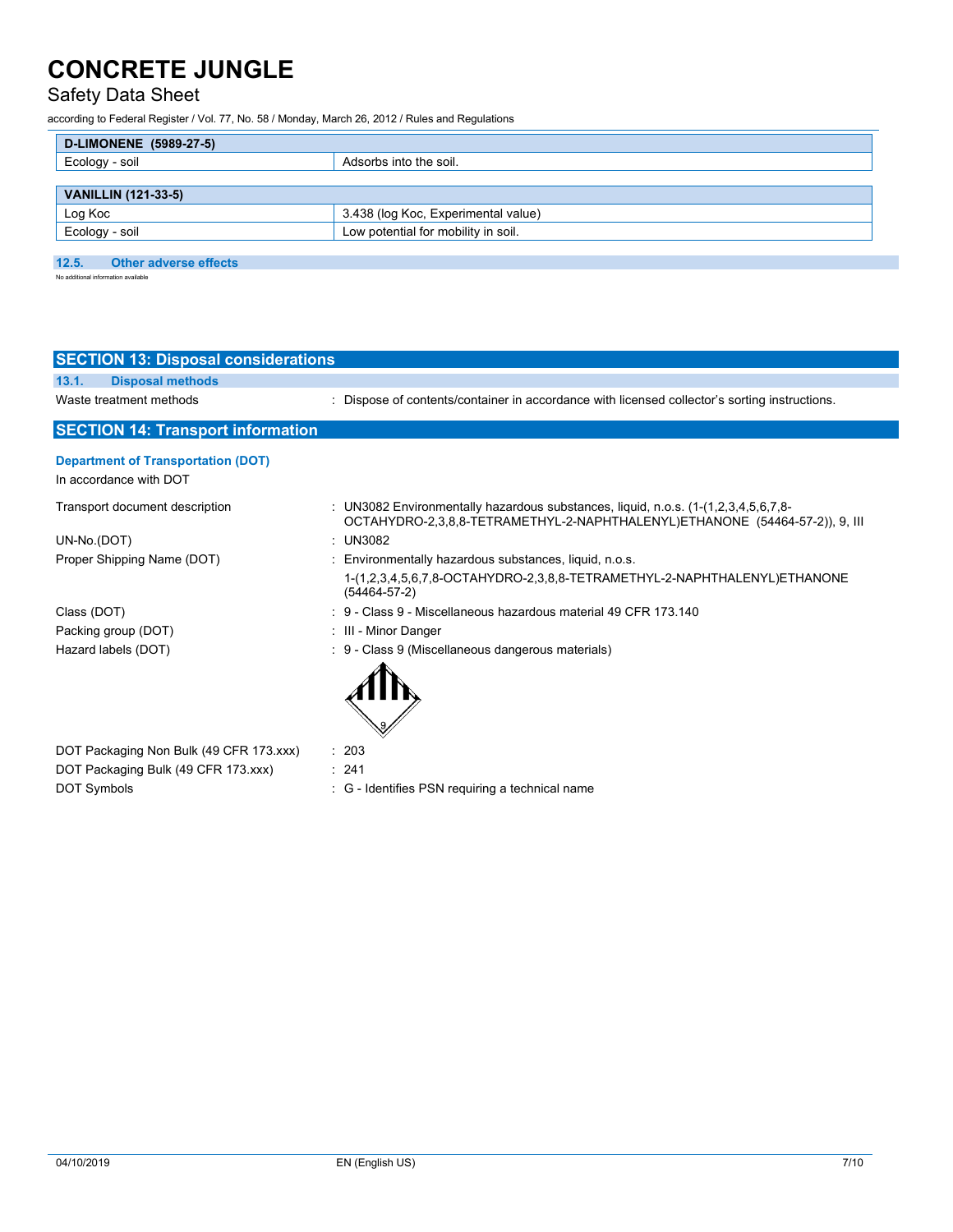## Safety Data Sheet

according to Federal Register / Vol. 77, No. 58 / Monday, March 26, 2012 / Rules and Regulations

| DOT Special Provisions (49 CFR 172.102)                                        | : 8 - A hazardous substance that is not a hazardous waste may be shipped under the shipping<br>description "Other regulated substances, liquid or solid, n.o.s.", as appropriate. In addition, for<br>solid materials, special provision B54 applies.<br>146 - This description may be used for a material that poses a hazard to the environment but<br>does not meet the definition for a hazardous waste or a hazardous substance, as defined in<br>171.8 of this subchapter, or any hazard class as defined in Part 173 of this subchapter, if it is<br>designated as environmentally hazardous by the Competent Authority of the country of origin,<br>transit or destination.<br>173 - An appropriate generic entry may be used for this material.<br>335 - Mixtures of solids that are not subject to this subchapter and environmentally hazardous<br>liquids or solids may be classified as "Environmentally hazardous substances, solid, n.o.s,"<br>UN3077 and may be transported under this entry, provided there is no free liquid visible at the<br>time the material is loaded or at the time the packaging or transport unit is closed. Each<br>transport unit must be leak-proof when used as bulk packaging.<br>IB3 - Authorized IBCs: Metal (31A, 31B and 31N); Rigid plastics (31H1 and 31H2); Composite<br>(31HZ1 and 31HA2, 31HB2, 31HN2, 31HD2 and 31HH2). Additional Requirement: Only liquids<br>with a vapor pressure less than or equal to 110 kPa at 50 C (1.1 bar at 122 F), or 130 kPa at 55<br>C (1.3 bar at 131 F) are authorized, except for UN2672 (also see Special Provision IP8 in Table<br>2 for UN2672).<br>T4 - 2.65 178.274(d)(2) Normal 178.275(d)(3)<br>TP1 - The maximum degree of filling must not exceed the degree of filling determined by the<br>following: Degree of filling = $97 / 1 + a$ (tr - tf) Where: tr is the maximum mean bulk temperature<br>during transport, and tf is the temperature in degrees celsius of the liquid during filling.<br>TP29 - A portable tank having a minimum test pressure of 1.5 bar (150.0 kPa) may be used<br>provided the calculated test pressure is 1.5 bar or less based on the MAWP of the hazardous<br>materials, as defined in 178.275 of this subchapter, where the test pressure is 1.5 times the<br>MAWP. |
|--------------------------------------------------------------------------------|------------------------------------------------------------------------------------------------------------------------------------------------------------------------------------------------------------------------------------------------------------------------------------------------------------------------------------------------------------------------------------------------------------------------------------------------------------------------------------------------------------------------------------------------------------------------------------------------------------------------------------------------------------------------------------------------------------------------------------------------------------------------------------------------------------------------------------------------------------------------------------------------------------------------------------------------------------------------------------------------------------------------------------------------------------------------------------------------------------------------------------------------------------------------------------------------------------------------------------------------------------------------------------------------------------------------------------------------------------------------------------------------------------------------------------------------------------------------------------------------------------------------------------------------------------------------------------------------------------------------------------------------------------------------------------------------------------------------------------------------------------------------------------------------------------------------------------------------------------------------------------------------------------------------------------------------------------------------------------------------------------------------------------------------------------------------------------------------------------------------------------------------------------------------------------------------------------------------------------------------------------------------------------------------------------|
| DOT Packaging Exceptions (49 CFR 173.xxx)                                      | : 155                                                                                                                                                                                                                                                                                                                                                                                                                                                                                                                                                                                                                                                                                                                                                                                                                                                                                                                                                                                                                                                                                                                                                                                                                                                                                                                                                                                                                                                                                                                                                                                                                                                                                                                                                                                                                                                                                                                                                                                                                                                                                                                                                                                                                                                                                                      |
| DOT Quantity Limitations Passenger aircraft/rail : No limit<br>(49 CFR 173.27) |                                                                                                                                                                                                                                                                                                                                                                                                                                                                                                                                                                                                                                                                                                                                                                                                                                                                                                                                                                                                                                                                                                                                                                                                                                                                                                                                                                                                                                                                                                                                                                                                                                                                                                                                                                                                                                                                                                                                                                                                                                                                                                                                                                                                                                                                                                            |
| DOT Quantity Limitations Cargo aircraft only (49 : No limit<br>CFR 175.75)     |                                                                                                                                                                                                                                                                                                                                                                                                                                                                                                                                                                                                                                                                                                                                                                                                                                                                                                                                                                                                                                                                                                                                                                                                                                                                                                                                                                                                                                                                                                                                                                                                                                                                                                                                                                                                                                                                                                                                                                                                                                                                                                                                                                                                                                                                                                            |
| DOT Vessel Stowage Location                                                    | : A - The material may be stowed "on deck" or "under deck" on a cargo vessel and on a<br>passenger vessel.                                                                                                                                                                                                                                                                                                                                                                                                                                                                                                                                                                                                                                                                                                                                                                                                                                                                                                                                                                                                                                                                                                                                                                                                                                                                                                                                                                                                                                                                                                                                                                                                                                                                                                                                                                                                                                                                                                                                                                                                                                                                                                                                                                                                 |
| Emergency Response Guide (ERG) Number                                          | $\therefore$ 171                                                                                                                                                                                                                                                                                                                                                                                                                                                                                                                                                                                                                                                                                                                                                                                                                                                                                                                                                                                                                                                                                                                                                                                                                                                                                                                                                                                                                                                                                                                                                                                                                                                                                                                                                                                                                                                                                                                                                                                                                                                                                                                                                                                                                                                                                           |
| Other information                                                              | : No supplementary information available.                                                                                                                                                                                                                                                                                                                                                                                                                                                                                                                                                                                                                                                                                                                                                                                                                                                                                                                                                                                                                                                                                                                                                                                                                                                                                                                                                                                                                                                                                                                                                                                                                                                                                                                                                                                                                                                                                                                                                                                                                                                                                                                                                                                                                                                                  |
| <b>Transportation of Dangerous Goods</b>                                       |                                                                                                                                                                                                                                                                                                                                                                                                                                                                                                                                                                                                                                                                                                                                                                                                                                                                                                                                                                                                                                                                                                                                                                                                                                                                                                                                                                                                                                                                                                                                                                                                                                                                                                                                                                                                                                                                                                                                                                                                                                                                                                                                                                                                                                                                                                            |
| Not applicable                                                                 |                                                                                                                                                                                                                                                                                                                                                                                                                                                                                                                                                                                                                                                                                                                                                                                                                                                                                                                                                                                                                                                                                                                                                                                                                                                                                                                                                                                                                                                                                                                                                                                                                                                                                                                                                                                                                                                                                                                                                                                                                                                                                                                                                                                                                                                                                                            |
| <b>Transport by sea</b>                                                        |                                                                                                                                                                                                                                                                                                                                                                                                                                                                                                                                                                                                                                                                                                                                                                                                                                                                                                                                                                                                                                                                                                                                                                                                                                                                                                                                                                                                                                                                                                                                                                                                                                                                                                                                                                                                                                                                                                                                                                                                                                                                                                                                                                                                                                                                                                            |
| Transport document description (IMDG)                                          | : UN 3082 ENVIRONMENTALLY HAZARDOUS SUBSTANCE, LIQUID, N.O.S. (1-<br>(1,2,3,4,5,6,7,8-OCTAHYDRO-2,3,8,8-TETRAMETHYL-2-NAPHTHALENYL)ETHANONE<br>(54464-57-2)), 9, III                                                                                                                                                                                                                                                                                                                                                                                                                                                                                                                                                                                                                                                                                                                                                                                                                                                                                                                                                                                                                                                                                                                                                                                                                                                                                                                                                                                                                                                                                                                                                                                                                                                                                                                                                                                                                                                                                                                                                                                                                                                                                                                                       |
| UN-No. (IMDG)                                                                  | : 3082                                                                                                                                                                                                                                                                                                                                                                                                                                                                                                                                                                                                                                                                                                                                                                                                                                                                                                                                                                                                                                                                                                                                                                                                                                                                                                                                                                                                                                                                                                                                                                                                                                                                                                                                                                                                                                                                                                                                                                                                                                                                                                                                                                                                                                                                                                     |
| Proper Shipping Name (IMDG)                                                    | ENVIRONMENTALLY HAZARDOUS SUBSTANCE, LIQUID, N.O.S.                                                                                                                                                                                                                                                                                                                                                                                                                                                                                                                                                                                                                                                                                                                                                                                                                                                                                                                                                                                                                                                                                                                                                                                                                                                                                                                                                                                                                                                                                                                                                                                                                                                                                                                                                                                                                                                                                                                                                                                                                                                                                                                                                                                                                                                        |
| Class (IMDG)                                                                   | : 9 - Miscellaneous dangerous substances and articles                                                                                                                                                                                                                                                                                                                                                                                                                                                                                                                                                                                                                                                                                                                                                                                                                                                                                                                                                                                                                                                                                                                                                                                                                                                                                                                                                                                                                                                                                                                                                                                                                                                                                                                                                                                                                                                                                                                                                                                                                                                                                                                                                                                                                                                      |
| Packing group (IMDG)                                                           | : III - substances presenting low danger                                                                                                                                                                                                                                                                                                                                                                                                                                                                                                                                                                                                                                                                                                                                                                                                                                                                                                                                                                                                                                                                                                                                                                                                                                                                                                                                                                                                                                                                                                                                                                                                                                                                                                                                                                                                                                                                                                                                                                                                                                                                                                                                                                                                                                                                   |
|                                                                                |                                                                                                                                                                                                                                                                                                                                                                                                                                                                                                                                                                                                                                                                                                                                                                                                                                                                                                                                                                                                                                                                                                                                                                                                                                                                                                                                                                                                                                                                                                                                                                                                                                                                                                                                                                                                                                                                                                                                                                                                                                                                                                                                                                                                                                                                                                            |
| Limited quantities (IMDG)                                                      | : 5L                                                                                                                                                                                                                                                                                                                                                                                                                                                                                                                                                                                                                                                                                                                                                                                                                                                                                                                                                                                                                                                                                                                                                                                                                                                                                                                                                                                                                                                                                                                                                                                                                                                                                                                                                                                                                                                                                                                                                                                                                                                                                                                                                                                                                                                                                                       |
| Air transport                                                                  |                                                                                                                                                                                                                                                                                                                                                                                                                                                                                                                                                                                                                                                                                                                                                                                                                                                                                                                                                                                                                                                                                                                                                                                                                                                                                                                                                                                                                                                                                                                                                                                                                                                                                                                                                                                                                                                                                                                                                                                                                                                                                                                                                                                                                                                                                                            |
| Transport document description (IATA)                                          | : UN 3082 Environmentally hazardous substance, liquid, n.o.s. $(1-(1,2,3,4,5,6,7,8))$<br>OCTAHYDRO-2,3,8,8-TETRAMETHYL-2-NAPHTHALENYL)ETHANONE (54464-57-2)), 9, III                                                                                                                                                                                                                                                                                                                                                                                                                                                                                                                                                                                                                                                                                                                                                                                                                                                                                                                                                                                                                                                                                                                                                                                                                                                                                                                                                                                                                                                                                                                                                                                                                                                                                                                                                                                                                                                                                                                                                                                                                                                                                                                                       |
| UN-No. (IATA)                                                                  | 3082                                                                                                                                                                                                                                                                                                                                                                                                                                                                                                                                                                                                                                                                                                                                                                                                                                                                                                                                                                                                                                                                                                                                                                                                                                                                                                                                                                                                                                                                                                                                                                                                                                                                                                                                                                                                                                                                                                                                                                                                                                                                                                                                                                                                                                                                                                       |
| Proper Shipping Name (IATA)                                                    | : Environmentally hazardous substance, liquid, n.o.s.                                                                                                                                                                                                                                                                                                                                                                                                                                                                                                                                                                                                                                                                                                                                                                                                                                                                                                                                                                                                                                                                                                                                                                                                                                                                                                                                                                                                                                                                                                                                                                                                                                                                                                                                                                                                                                                                                                                                                                                                                                                                                                                                                                                                                                                      |
| Class (IATA)                                                                   | : 9 - Miscellaneous Dangerous Goods                                                                                                                                                                                                                                                                                                                                                                                                                                                                                                                                                                                                                                                                                                                                                                                                                                                                                                                                                                                                                                                                                                                                                                                                                                                                                                                                                                                                                                                                                                                                                                                                                                                                                                                                                                                                                                                                                                                                                                                                                                                                                                                                                                                                                                                                        |
| Packing group (IATA)                                                           | : III - Minor Danger                                                                                                                                                                                                                                                                                                                                                                                                                                                                                                                                                                                                                                                                                                                                                                                                                                                                                                                                                                                                                                                                                                                                                                                                                                                                                                                                                                                                                                                                                                                                                                                                                                                                                                                                                                                                                                                                                                                                                                                                                                                                                                                                                                                                                                                                                       |
|                                                                                |                                                                                                                                                                                                                                                                                                                                                                                                                                                                                                                                                                                                                                                                                                                                                                                                                                                                                                                                                                                                                                                                                                                                                                                                                                                                                                                                                                                                                                                                                                                                                                                                                                                                                                                                                                                                                                                                                                                                                                                                                                                                                                                                                                                                                                                                                                            |

| <b>SECTION 15: Regulatory information</b> |  |
|-------------------------------------------|--|
| 15.1. US Federal regulations              |  |
|                                           |  |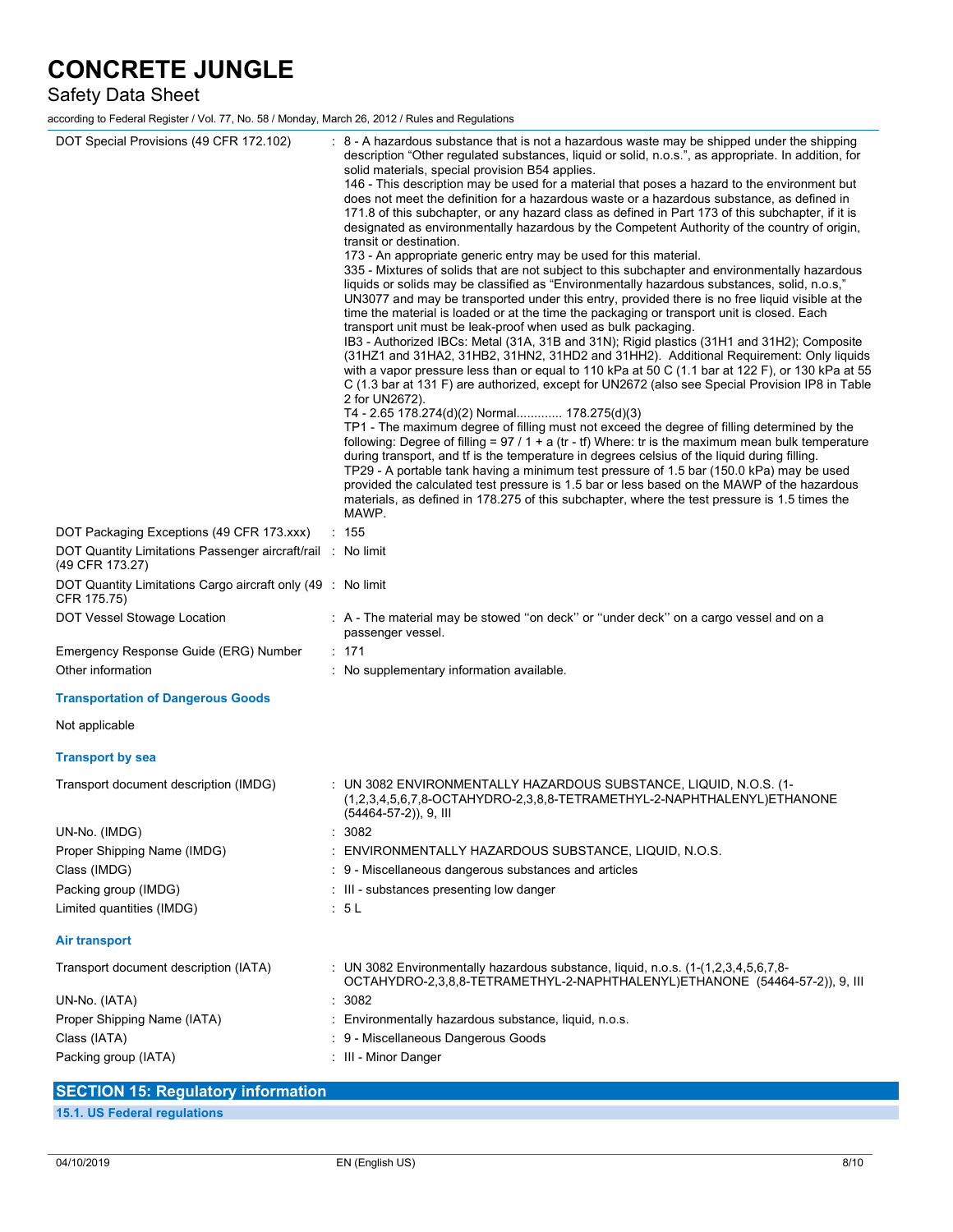### Safety Data Sheet

according to Federal Register / Vol. 77, No. 58 / Monday, March 26, 2012 / Rules and Regulations

All components of this product are listed, or excluded from listing, on the United States Environmental Protection Agency Toxic Substances Control Act (TSCA) inventory

This product or mixture is not known to contain a toxic chemical or chemicals in excess of the applicable de minimis concentration as specified in 40 CFR §372.38(a) subject to the reporting requirements of section 313 of Title III of the Superfund Amendments and Reauthorization Act of 1986 and 40 CFR Part 372.

#### **15.2. International regulations**

#### **CANADA**

| ALLYL CYCLO HEXYL PROPIONATE (2705-87-5)              |  |  |
|-------------------------------------------------------|--|--|
| Listed on the Canadian DSL (Domestic Substances List) |  |  |
| <b>BACDANOL (28219-61-6)</b>                          |  |  |
| Listed on the Canadian DSL (Domestic Substances List) |  |  |
| CITRAL EOA (5392-40-5)                                |  |  |
| Listed on the Canadian DSL (Domestic Substances List) |  |  |
| D-LIMONENE (5989-27-5)                                |  |  |
| Listed on the Canadian DSL (Domestic Substances List) |  |  |
| <b>METHYL IONONE GAMMA 70 (127-51-5)</b>              |  |  |
| Listed on the Canadian DSL (Domestic Substances List) |  |  |
| ISOBORNYL CYCLOHEXANOL (68877-29-2)                   |  |  |
| Listed on the Canadian DSL (Domestic Substances List) |  |  |
| <b>TIMBERSILK (54464-57-2)</b>                        |  |  |
| Listed on the Canadian DSL (Domestic Substances List) |  |  |
| <b>VANILLIN (121-33-5)</b>                            |  |  |
| Listed on the Canadian DSL (Domestic Substances List) |  |  |

#### **EU-Regulations**

No additional information available

#### **National regulations**

No additional information available

#### **15.3. US State regulations**

WARNING: This product can expose you to Myrcene, which is known to the State of California to cause cancer. For more information go to www.P65Warnings.ca.gov.

### **SECTION 16: Other information**

according to Federal Register / Vol. 77, No. 58 / Monday, March 26, 2012 / Rules and Regulations